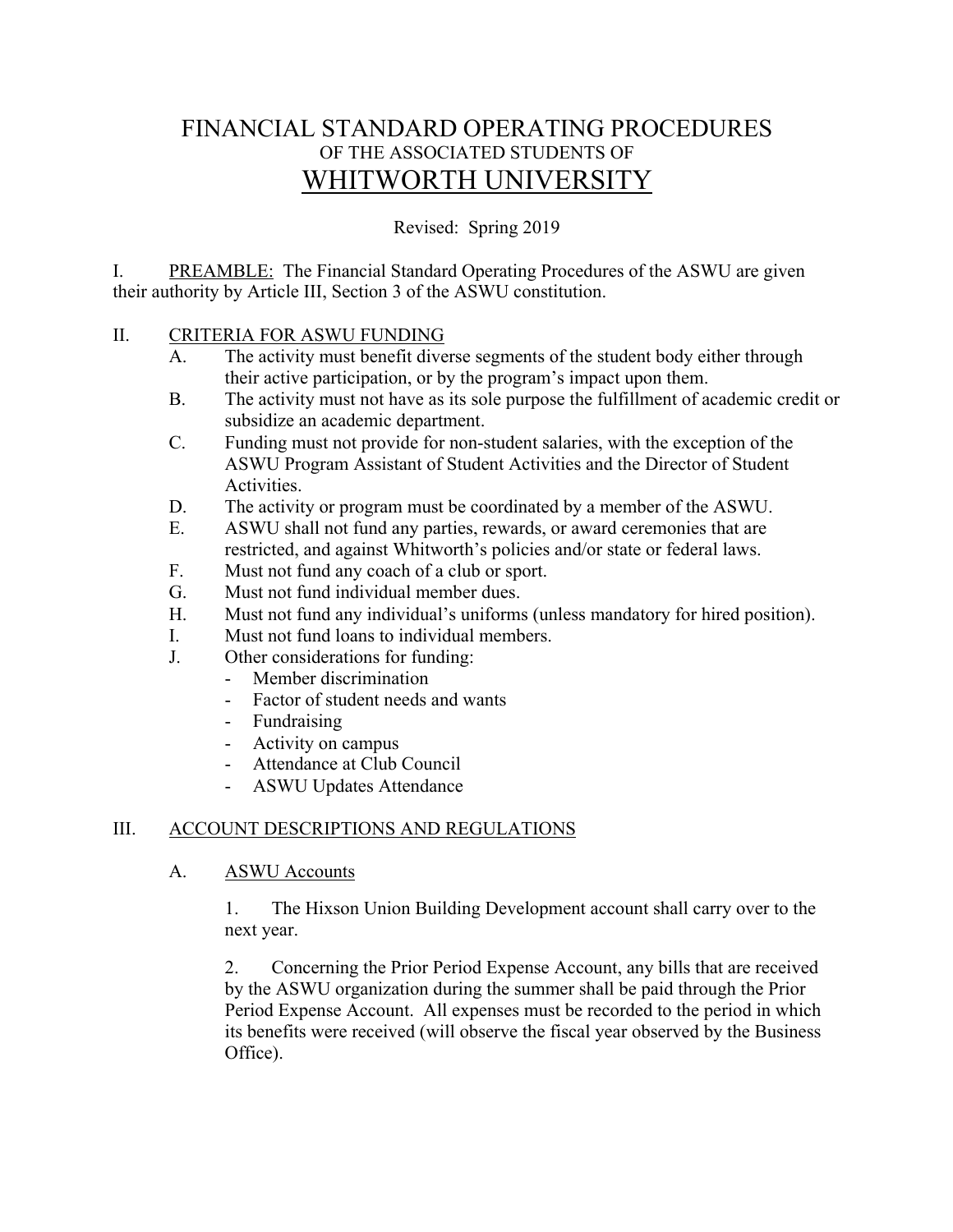#### B. ASWU Executive Operations Accounts

1. The executive expense accounts shall be used only to fulfill the responsibilities of their respective positions.

## C. Residence Hall Accounts

1. Residence halls will be individually funded directly from ASWU funds according to their number maximum occupancy as determined by the Housing Office. Each residence hall will receive an amount determined each year by the Budget Committee based on residency for their programming needs.

2. Residence hall funds budgeted for a school year must be spent during that same academic year. Any money left in the residence hall account at the end of the year will roll over in to the capital account.

# D. Capital Account

1. A minimum of \$5,000.00 shall stay in the capital account for emergency use.

2. A maximum of \$20,000.00 shall be in the capital account at any one time and any excess shall be placed into unallocated.

3. All capital expenditures must be long term expenditures that will benefit the student body for a minimum of three years.

## E. Unallocated

1. This account shall be used to fund any additional event or project that is not accounted for within the budgeting process.

2. Funds should be used for events occurring in the current fiscal year.

3. Spring break trips shall not receive ASWU funding**.**

4. Any remaining funds zeroed out at the end of the fiscal year will be transferred to the ASWU Unallocated account.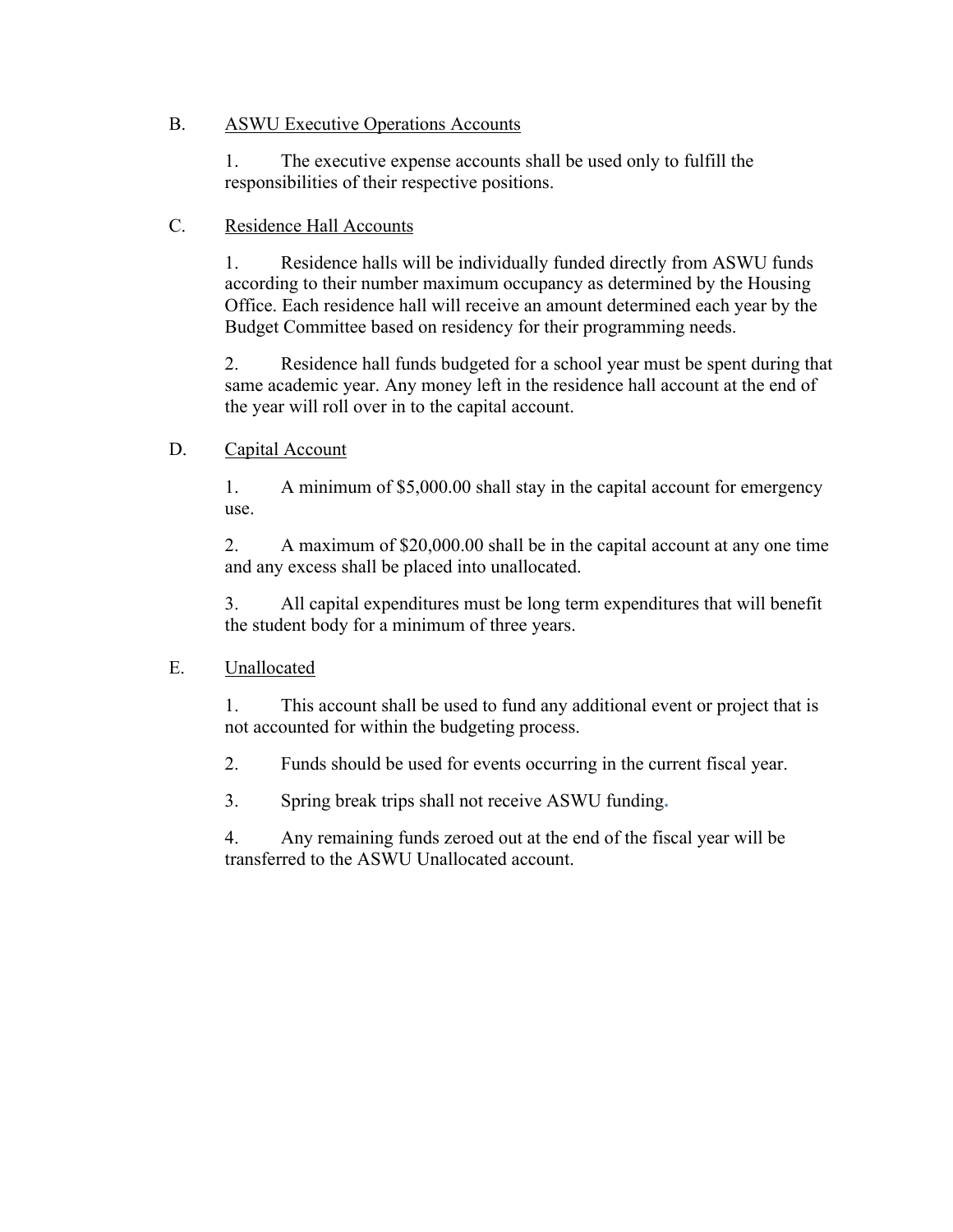#### F. Chartered Club Accounts

1. When a club/organization has been properly chartered the budgeted funds for the current year will then be transferred to the account of the chartered club if funds are requisitioned.

2. There will be a \$300 per year cap on *initial* requisitions for start-up funds made by clubs that are less than two consecutive semesters old.

3. The money that is allocated to each chartered club account must then be spent on programming, not given directly to charity.

4. Any club ending the academic year with a negative balance will not receive their allocated funds until they introduce a financial plan to the Finance Committee. The allocated funds will be held in a separate "holding" account until the end of the fall term, at which point it will roll over to the unallocated account.

5. If a club fails to recharter within four consecutive semesters, their funds will be transferred to unallocated account.

6. During the summer the ASWU Program Assistant will zero out accounts and roll any remaining balance to the current year.

#### G. University Program Accounts

1. Once funds are budgeted or transferred to requesting department(s) according to the budget, ASWU retains no liability (financial or legal) for these programs.

## H. ASWU Salaries

1. Philosophically, we treat all salaries in the ASWU organization as honorariums, and for accounting purposes, these are broken down into hourly wages.

#### IV. BUDGETING PROCESS

A. A proposed budget for the ASWU shall be prepared each spring term for the following year.

B. Following the ASWU general election, the current Financial Vice President shall form and chair a Budget Committee comprising of the incoming and outgoing executives, the Director of Student Activities, the ASWU Program Assistant, at least four (4) voting members of the Assembly (ASWU Constitution Article V Section I), the Assembly Executive Administrative Assistant, at least two (2) nonvoting ASWU members, and at least two (2) members of the student body at large who are not currently employed by ASWU.

C. For each group requesting funds from ASWU, the incoming and outgoing president, coordinator, or representative should be present. The current FVP shall provide account balances to each group and explain the budgeting process.

D. The current and incoming FVP shall notify the University community of the procedure for requesting funds through the budgeting process within two weeks of the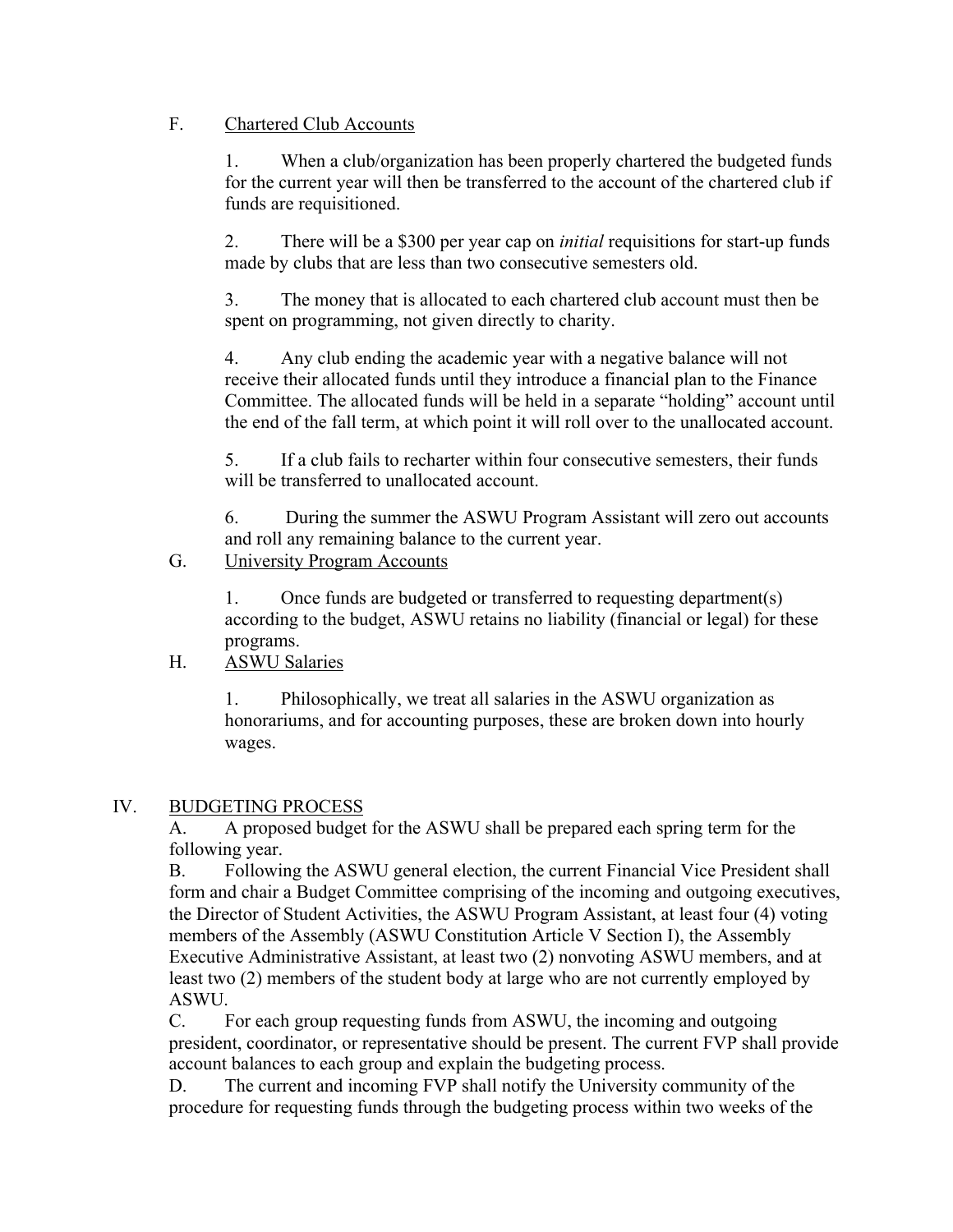ASWU general election. Specifically, they shall notify each group that was budgeted for the previous year, and all chartered organizations, that they need to submit a Budget Renewal Form in order to be considered for funding. They shall provide assistance to any group that needs help in submitting a budget.

E. The current and incoming FVP must provide a copy of the Financial Standard Operating Procedures to the Budget Committee before the first meeting date. A copy of the previous year's budget must also be provided for committee members before the first meeting.

F. The Budget Committee, based on a recommendation by the university Assistant Vice President for Finance and Administration, shall determine the ASWU projected revenue for the following fiscal year.

G. The Budget Committee shall hold hearings to question each of the chartered organizations and general program areas as to their particular budget. The Budget Committee shall then determine the legitimate budget request and make any adjustments to this amount as deemed necessary from the criteria set by the previous budget.

H. If a chartered organization does not participate in the budget process, they must recharter their organization in the fall. If an organization does not recharter, that club will be recognized as an inactive organization.

I. Any club that misses two or more of the club council meetings or does not give/sign-up for an ASWU update within the academic year will have their account frozen until further notice by the FVP.

J. The Budget Committee shall present the proposed budget at an ASWU Assembly meeting by the last week in April. Action on the budget will be postponed for a minimum of one week so that the members of the ASWU Assembly can report back to their constituents.

K. The ASWU Assembly shall either accept or reject the proposed budget. If it is rejected, the Budget Committee must propose a new budget. Action on the newly proposed budget need not be postponed.

## V. REQUISITIONING PROCESS

A. All registered, day, undergraduate students may submit a requisition for funds from the unallocated and capital accounts.

B. The FVP shall set a consistent weekly deadline at which point all requisitions must be turned in. The final requisition date for fall and spring semesters shall be no later than the second to the last ASWU Assembly meeting.

C. All requisitions shall be submitted to the FVP. The FVP shall bring the requisition to the Finance Committee. After presenting the requisition to the Finance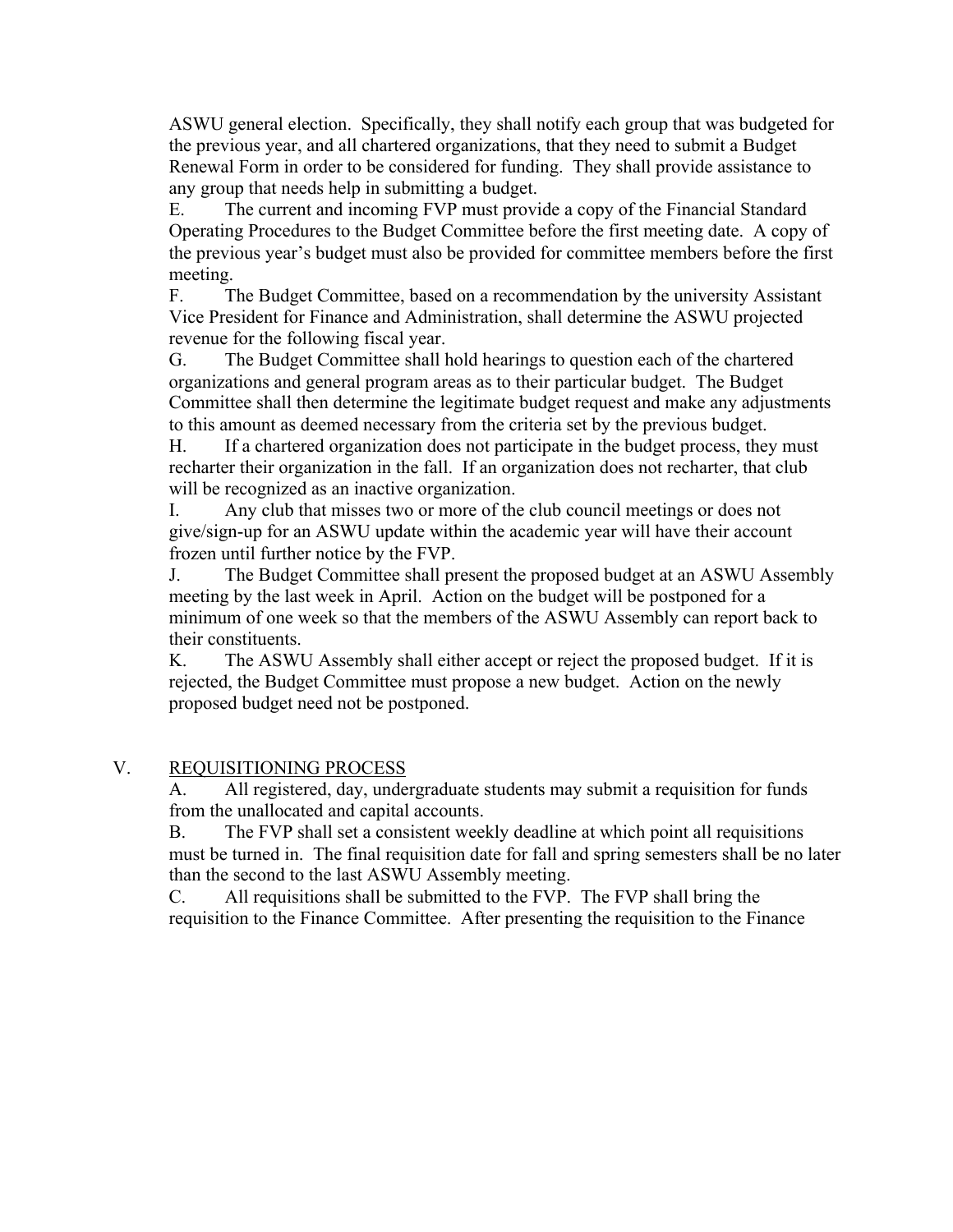Committee, the FVP shall present the requisition and committee's recommendation to the ASWU Assembly.

D. Requisitions will not go to the ASWU Assembly until the Finance Committee has passed a recommendation.

E. At the beginning of each ASWU fiscal semester, the FVP shall determine the maximum amount of a requisition upon which the Finance Committee may decide to pass. This amount shall not exceed \$600.

F. Any requisition for \$1500 or below that is failed by the Finance Committee will not be presented at the next ASWU Assembly meeting. In addition, the Finance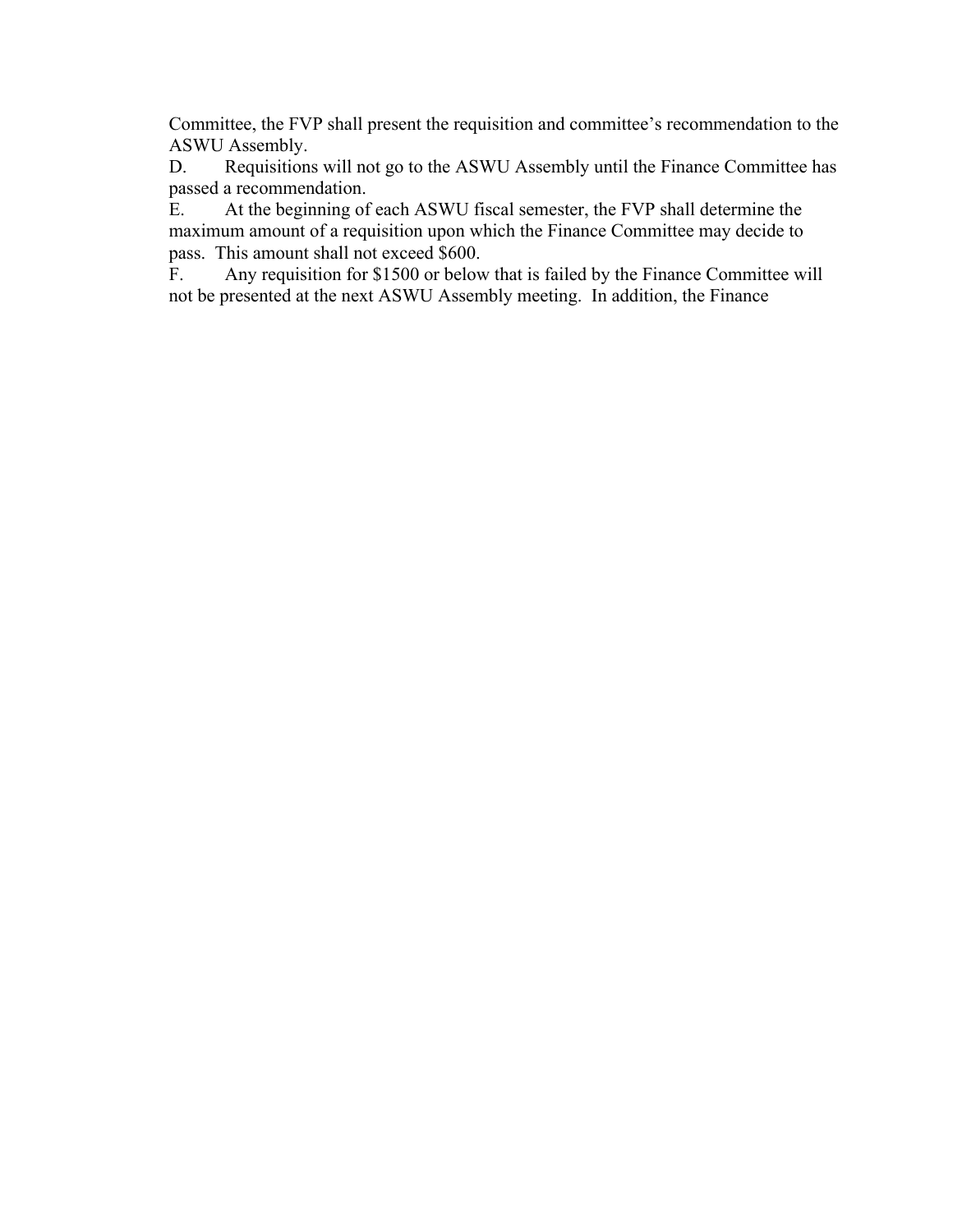Committee reserves the right not to decide any such requisition, and instead make a recommendation at the next ASWU Assembly meeting.

G. All requisitions must be submitted to the Finance Committee at least two weeks before expenses are to be incurred. In the case of an emergency the requisition shall be considered at the discretion of the Finance Committee.

H. In the event the Finance Committee tables a requisition, it will not go to the ASWU Assembly until further recommendation from the Finance Committee.

I. In the event the ASWU Assembly tables a requisition, recourse shall be decided at that time regarding whether the requisition must return to the Finance Committee.

J. The person bringing forth the requisition will be invited to the Assembly meeting for the sole purpose of answering clarifying questions and will leave during discussion. K. The FVP shall make every effort to contact the ASWU Assembly as early as

possible with additional information on a requisition.

L. In the event of an emergency requisition, appropriate action shall be determined by the FVP or the executive officers in the FVP's absence. In the absence of all the executive officers, action shall be decided upon by the executives' designate.

M. The FVP shall report all requisitions passed or failed by the Finance Committee to the ASWU Assembly at the ASWU assembly meeting after Finance Committee.

N. A grievance can be filed with a motion and a second from voting members within 24 hours of notification. The requisition funds are put on hold until the following meeting.

O. A requisition up to \$600 passed by the Finance Committee can be repealed by a 2/3 vote of the ASWU Assembly.

P. A requisition up to \$1500 failed by the Finance Committee can be repealed by a 2/3 vote of the ASWU Assembly.

Q. Any full time, undergraduate, traditional students who requisition for funds outside of Budget Committee to attend conferences or professional development opportunities, cannot receive more than \$100 per student.

R. An individual member of the ASWU cannot requisition for funds to attend conferences or professional development opportunities more than twice a semester.

## VI. GENERAL REGULATION

A. Any expenditure over \$5,000, not including tax, must be voted upon by the student body. Expenditures up to \$10,000 are decided by a simple majority of votes cast, over \$10,000 requires a set majority of 60% of the votes cast.

B. Any transfer of money, which takes place between accounts, must be authorized by the FVP and recorded by the Student Activities Program Assistant.

C. ASWU may not enter into a contract which financially obligates the organization in future years unless approved by the Director of Student Activities and the Vice President of Student Life.

D. No ASWU budgeted accounts may spend money while in the deficit position without the approval and consent of the FVP.

E. The FVP shall take inventory at the beginning and end of each academic year of all funded programs and clubs.

F. Every person having authorized access to a specific ASWU account must meet with the FVP to review their account if necessary.